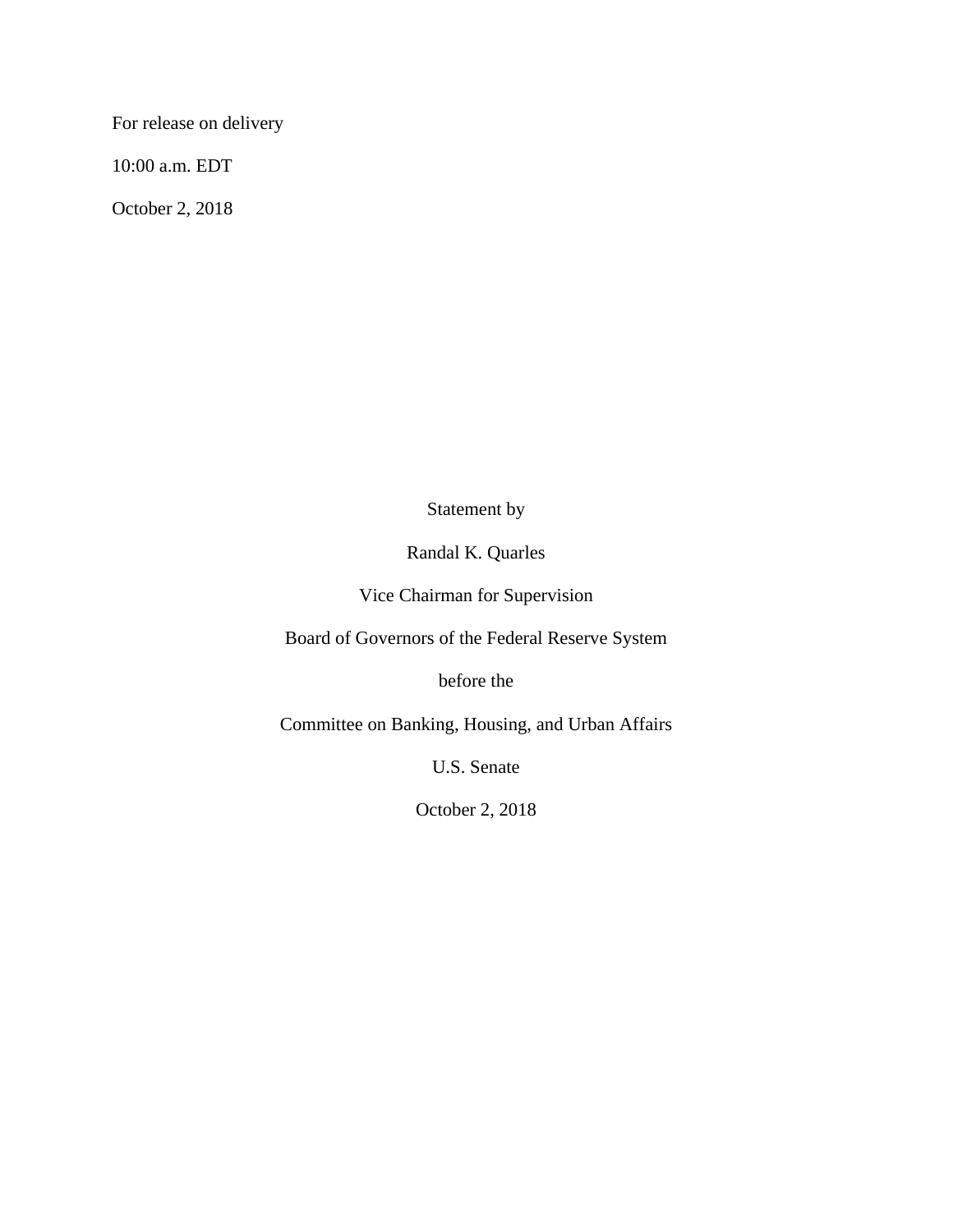Chairman Crapo, Ranking Member Brown, and members of the Committee, I appreciate this opportunity to testify on the Federal Reserve's implementation of the Economic Growth, Regulatory Relief, and Consumer Protection Act (EGRRCPA or the Act). The Act calls on the federal banking agencies to aid in promoting economic growth by further tailoring regulation to better reflect the character of the different banking firms that we supervise. While recognizing that the core objectives of the post-crisis regime--higher and better quality capital, stronger liquidity, and increased resolvability--have contributed to reducing the likelihood of another severe financial crisis, the Act also acknowledges that we should be seeking to improve the efficiency with which we achieve these objectives, and gives the federal banking agencies the task of executing the thoughtful detail work necessary to enhance that efficiency.

Of course, detail work can be challenging to get right. The Federal Reserve Board (Board) strongly supports the principle underlying the Act of tailoring regulation to risk, and we have embedded this principle in several aspects of our regulatory and supervisory framework. It is, however, fair to say that until recently our tailoring of regulations has been principally calibrated according to the asset size of an institution. Yet, while a useful indicator, asset size should be only one among several relevant factors in a tailoring approach. We continue to evaluate additional criteria allowing for greater regulatory and supervisory differentiation across banks of varying sizes, and the Act reflects similar goals. The legislation recognizes that banks have a variety of risk profiles and business models, and I believe that our regulation and supervisory programs can be flexible enough to accommodate this variety.

The Federal Reserve's implementation of the Act's directives is underway. In my testimony today, I will describe progress we have made to date on tasks set out for the Federal Reserve in the Act. I will also highlight the work that will be our top priorities in the next few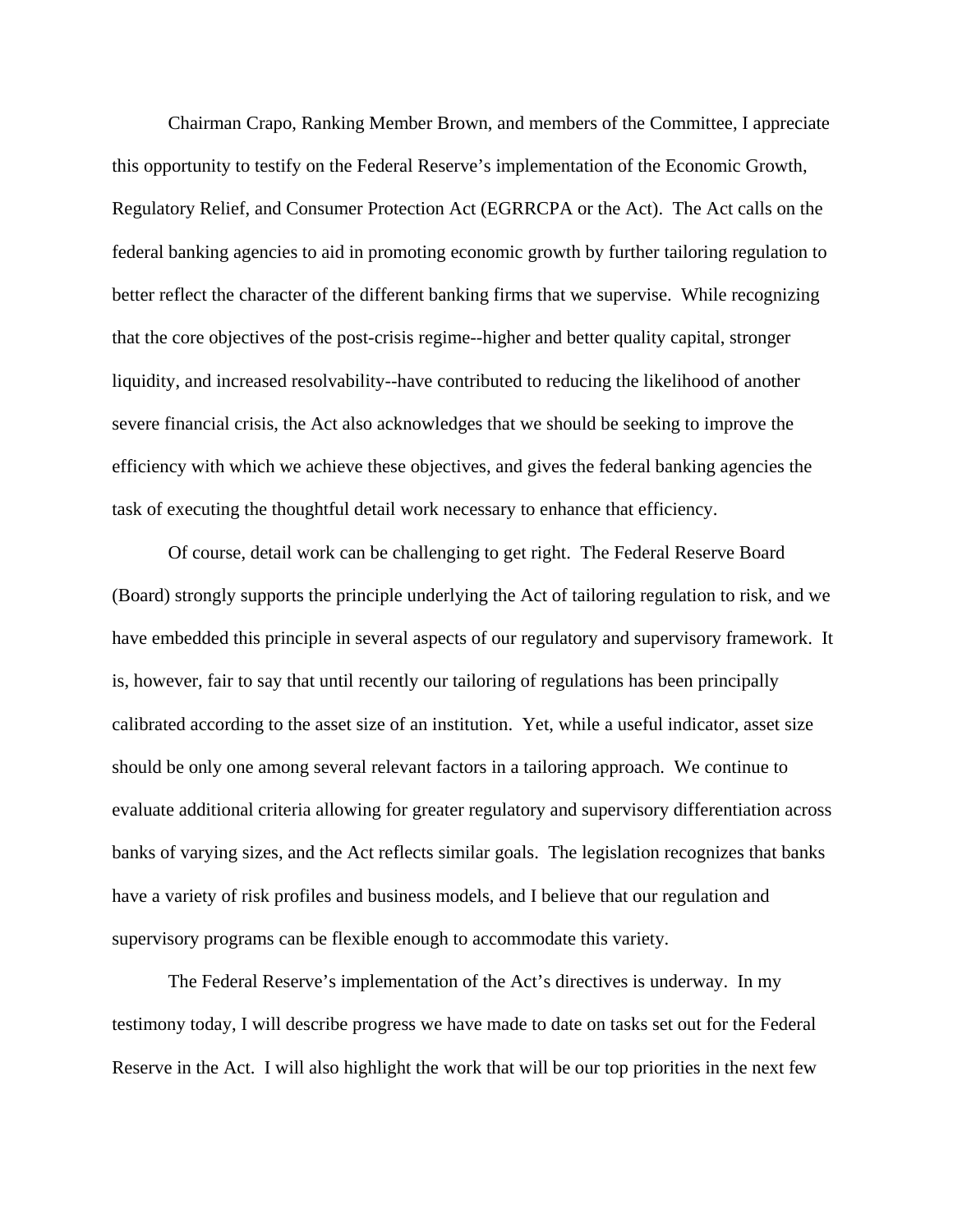months: tailoring for firms with assets over \$100 billion that are not global systemically important banks (G-SIBs) and developing a community bank leverage ratio.

### **Tailoring in Post-Crisis Supervision and Regulation**

In building the post-crisis framework, the Board designed its supervision and regulation to take on increased stringency the larger a firm's size and systemic footprint. This can be seen in larger or more complex banks facing stricter requirements in various elements of the regulatory capital framework, including the application of the supplementary leverage ratio, as well as certain buffers and surcharges, among others. And it can be seen in the specific set of more stringent prudential and resolution-related requirements that the Board has imposed on G-SIBs. By implication, these and other enhanced standards and supervisory tools have not been applied to smaller and community banks, resulting in a tailored and more appropriate regulatory framework for these institutions.

We now have many years of experience with the body of post-crisis regulation, however, and it is clear that there is more that can and should be done to align the nature of our regulations with the nature of the firms being regulated. The Act provides for further tailoring of our banking rules while maintaining the Board's authority to promote financial stability and ensure the safety and soundness of supervised institutions.

# **Regulatory Relief for Community Banking Organizations**

Among the Act's key provisions are targeted tailoring measures to reduce the regulatory burden on community banks. The Federal Reserve is making substantial progress to implement these provisions. To provide clarity to the public, the Board and the federal banking agencies in July issued public statements on the regulations and associated reporting requirements that the Act immediately affected, indicating that we would give immediate effect to those provisions

- 2 -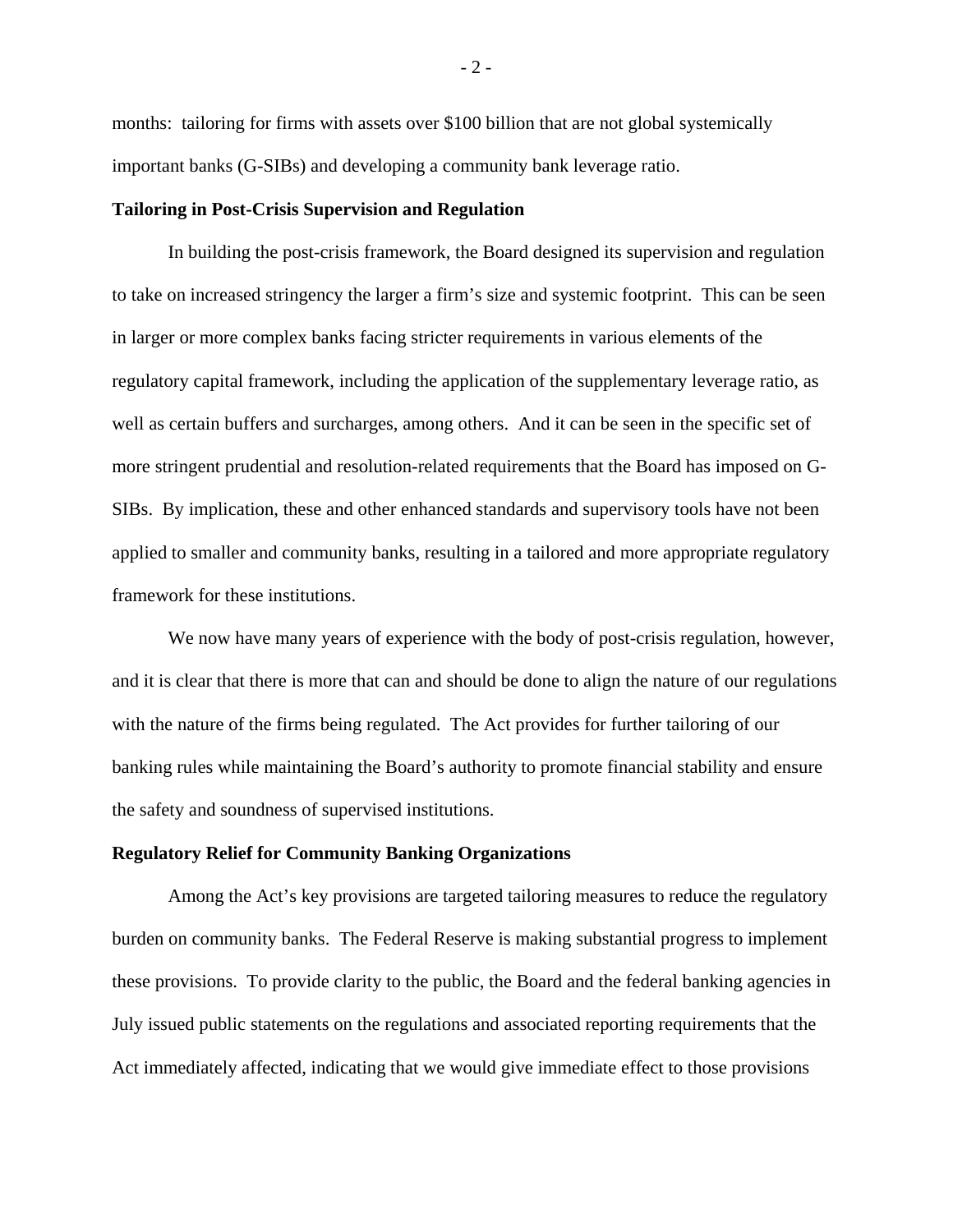even before the formal regulatory changes were fully implemented.<sup>[1](#page-3-0)</sup> And in August, the Board began implementing the Act with several interim final rules, which I will describe in more detail. $^2$  $^2$ 

# *Small Bank Holding Company Policy Statement*

The Act requires the Board to revise a part of its rules commonly known as the small bank holding company (BHC) policy statement.<sup>[3](#page-3-2)</sup> The small BHC policy statement permits certain small BHCs to incur debt levels higher than would be permitted for larger holding companies and exempts those small BHCs from the Board's minimum capital requirements. [4](#page-3-3) This element of the Board's rules aims to facilitate the transfer of ownership in small banks, which can require the use of acquisition debt, while maintaining bank safety and soundness. The Act directs the Board to raise the asset threshold from \$1 billion to \$3 billion for BHCs to qualify for the policy statement, thereby expanding the reach of this regulatory relief.

The Board completed this task on August 28, through an interim final rule. The rule renders most BHCs and savings and loan holding companies with less than \$3 billion in assets

<span id="page-3-0"></span> $1$  Board of Governors of the Federal Reserve System, "Statement regarding the impact of the Economic Growth, Regulatory Relief, and Consumer Protection Act (EGRRCPA)," July 6, 2018, available at [https://www.federalreserve.gov/newsevents/pressreleases/files/bcreg20180706b1.pdf;](https://www.federalreserve.gov/newsevents/pressreleases/files/bcreg20180706b1.pdf) Board of Governors of the Federal Reserve System, Federal Deposit Insurance Corporation, and Office of the Comptroller of the Currency, "Interagency statement regarding the impact of the Economic Growth, Regulatory Relief, and Consumer Protection Act (EGRRCPA)," July 6, 2018, available at

 $\overline{\phantom{a}}$ 

<span id="page-3-1"></span>[https://www.federalreserve.gov/newsevents/pressreleases/files/bcreg20180706a1.pdf.](https://www.federalreserve.gov/newsevents/pressreleases/files/bcreg20180706a1.pdf)<br><sup>2</sup> The Board found good cause for adopting the rules on an interim final basis, thereby implementing Congress's directives and reducing regulatory burden as soon as possible, providing further clarity to the public, and allowing affected financial institutions and agencies appropriate time to prepare for the changes. The Board invites comment

<span id="page-3-2"></span> $3$  The small BHC policy statement also covers savings and loan holding companies. 12 CFR part 225, appendix C.

<span id="page-3-3"></span><sup>4</sup> Of course, the subsidiaries of these firms remain subject to minimum capital requirements.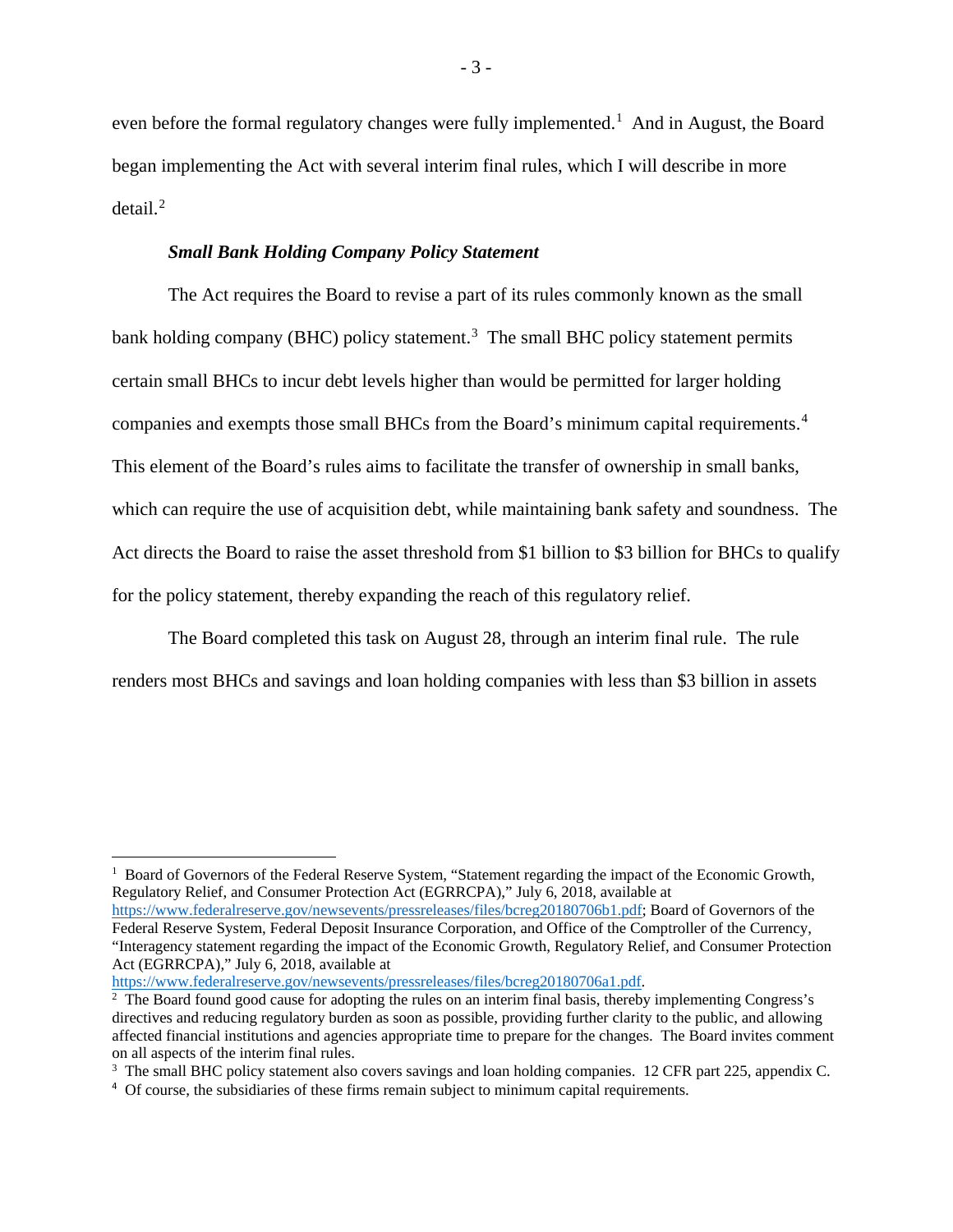exempt from the Board's regulatory capital rules, and provides corresponding relief from comprehensive consolidated financial regulatory reports. [5](#page-4-0)

### *Expanded Eligibility for the Extended Exam Cycle*

The Act expands the eligibility for small firms to undergo 18-month examination cycles, rather than annual cycles. Previously, firms with less than \$1 billion in total consolidated assets were eligible, but now firms with up to \$3 billion in total consolidated assets are eligible.

On August 23, the federal banking agencies adopted an interim final rule to implement these provisions and make parallel changes for U.S. branches and agencies of foreign banks.<sup>[6](#page-4-1)</sup>

### *Community Bank Leverage Ratio*

The Act gives the federal banking agencies the task of developing a community bank leverage ratio applicable to certain depository institutions and depository institution holding companies with total consolidated assets of less than \$10 billion. Implementation of this provision is a high priority for the Board and our fellow regulators, and we have developed a work program to issue a regulatory proposal on this matter in the very near future.

# **Regulatory Relief for Banks with Less Than \$100 Billion in Assets**

# *Relief from Enhanced Prudential Standards*

l

The Dodd-Frank Wall Street Reform and Consumer Protection Act (Dodd-Frank) originally mandated certain enhanced prudential standards for BHCs with greater than \$50 billion in total consolidated assets as well as company-run stress tests for firms with greater than \$10 billion in assets. The Act exempted BHCs under \$100 billion in assets from these

<span id="page-4-0"></span><sup>5</sup> Board of Governors of the Federal Reserve System, "Federal Reserve Board issues interim final rule expanding the applicability of the Board's small bank holding company policy statement," August 28, 2018, available at: <https://www.federalreserve.gov/newsevents/pressreleases/bcreg20180828a.htm>

<span id="page-4-1"></span><sup>6</sup> Board of Governors of the Federal Reserve System, Federal Deposit Insurance Corporation, and Office of the Comptroller of the Currency, "Agencies issue interim final rules expanding examination cycles for qualifying small banks and U.S. branches and agencies of foreign banks," joint news release, August 23, 2018, available at [https://www.federalreserve.gov/newsevents/pressreleases/bcreg20180823a.htm.](https://www.federalreserve.gov/newsevents/pressreleases/bcreg20180823a.htm)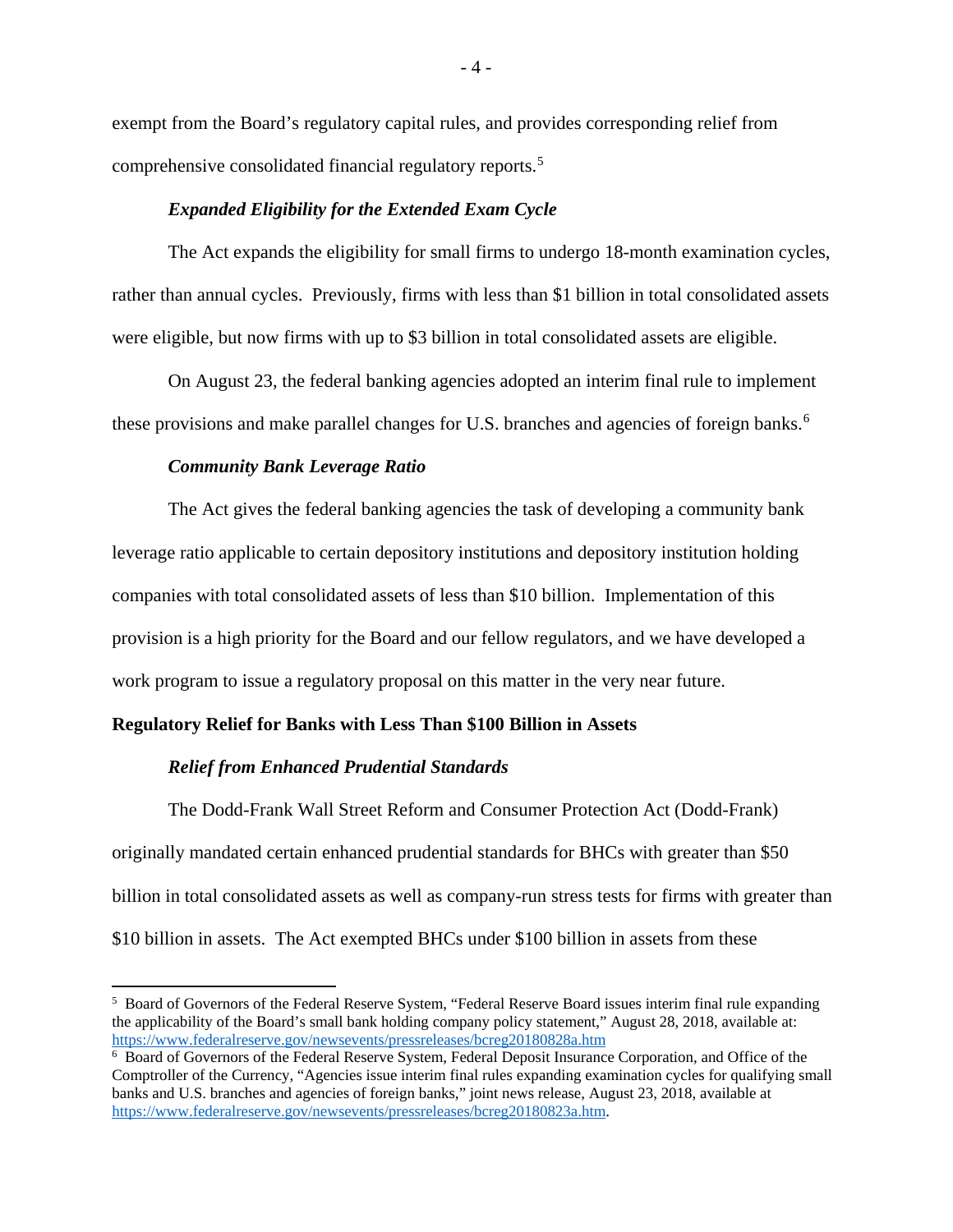requirements immediately upon enactment. To put these provisions into immediate effect, the Board has already stated that it will not take action to require BHCs with less than \$100 billion in assets to comply with requirements related to resolution planning, liquidity risk management, internal liquidity stress testing, the liquidity coverage ratio, debt-to-equity limits, and capital planning, even before formal revisions to the regulations that implement these requirements.[7](#page-5-0) The Board has also stated that it will not collect supervisory assessments for calendar years after 2017 for holding companies with assets under \$100 billion.<sup>[8](#page-5-1)</sup>

# *Relief from Stress Testing Requirements*

The Act exempted BHCs under \$100 billion in total assets from Dodd-Frank requirements for supervisory stress tests and company-run stress tests immediately upon enactment. As a result, the Board did not include the three affected BHCs with less than \$100 billion in assets in the results of this year's Dodd-Frank supervisory stress tests and the related Comprehensive Capital Analysis and Review.<sup>[9](#page-5-2)</sup> The Board has effectively eliminated application of Dodd-Frank company-run stress test requirements for BHCs and other financial companies regulated by the Board with less than \$[10](#page-5-3)0 billion in total assets.<sup>10</sup>

[https://www.federalreserve.gov/newsevents/pressreleases/files/bcreg20180706b1.pdf.](https://www.federalreserve.gov/newsevents/pressreleases/files/bcreg20180706b1.pdf)<br><sup>8</sup> "Statement regarding the impact of EGRRCPA,"<br>https://www.federalreserve.gov/newsevents/pressreleases/files/bcreg20180706b1.pdf.

<span id="page-5-1"></span>

 $\overline{\phantom{a}}$ 

<span id="page-5-2"></span> $heta$  Board of Governors of the Federal Reserve System, "Federal Reserve Board releases results of supervisory bank stress tests," news release, June 21, 2018, available at

- 5 -

<span id="page-5-0"></span><sup>7</sup> "Statement regarding the impact of EGRRCPA,"

<span id="page-5-3"></span>https://www.federalreserve.gov/newsevents/pressreleases/bcreg20180621a.htm.<br><sup>10</sup> The Board announced that it will take no action to require BHCs with less than \$100 billion in assets to comply with company-run stress test requirements. The Board effectively exempted other financial companies regulated by the Board by extending their deadline for compliance with company-run stress test requirements until these firms would benefit from the statutory exemption under the Act, which took effect later than the exemption for BHCs with assets less than \$100 billion. See the "Statement regarding the impact of EGRRCPA," [https://www.federalreserve.gov/newsevents/pressreleases/files/bcreg20180706b1.pdf.](https://www.federalreserve.gov/newsevents/pressreleases/files/bcreg20180706b1.pdf)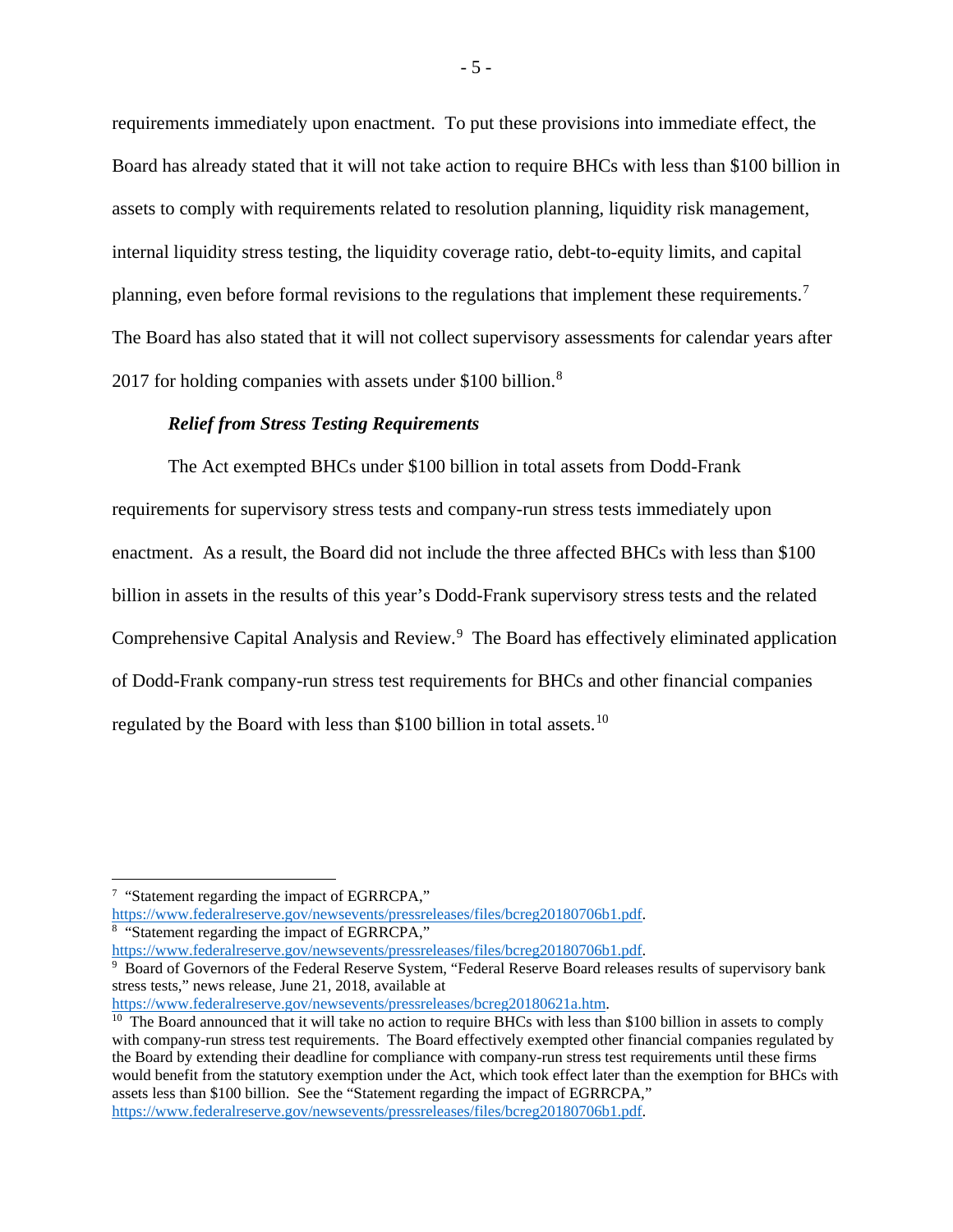### **Tailoring Regulations for Larger Banking Organizations**

The Act directs the Board to further tailor its supervision and regulation of large BHCs with more than \$100 billion in assets that do not qualify as G-SIBs. For firms with total assets in the range of \$100 billion to \$250 billion, the legislation gives us more flexibility to tailor or eliminate certain requirements that, under Dodd-Frank, were mandatory. The legislation directs us to consider factors other than size for differentiating our supervision and regulation. Moreover, for firms with more than \$250 billion in total assets that are not G-SIBs, we are independently considering how these firms could be more efficiently regulated by applying more tailored standards.

#### *BHCs with Assets between \$100 Billion and \$250 Billion*

The Board has placed our highest priority on issuing a proposed rule on tailoring enhanced prudential standards for banking firms with assets between \$100 billion and \$250 billion. Our task is not merely to reform the current regulation of the particular institutions that are affected by the Act at this moment, but to develp a framework that will describe in a principled way when future institutions may expect enhanced regulation and why, using objective measures that account for the relative complexity and interconnectedness among large banks. Considering the greater economic impact of the failure of larger banks versus smaller banks, it seems appropriate that tailoring supervision and regulation of large banks should not ignore size, but consider it as one factor among others. Additional factors that capture, for instance, larger banks' complexity and interconnectedness may--together with size--better serve as a basis for tailoring supervision and regulation rather than size alone.

While the statute sets an 18-month deadline for this regulatory process, we expect to move much more quickly than this. Topics covered by such a proposal could include, among

- 6 -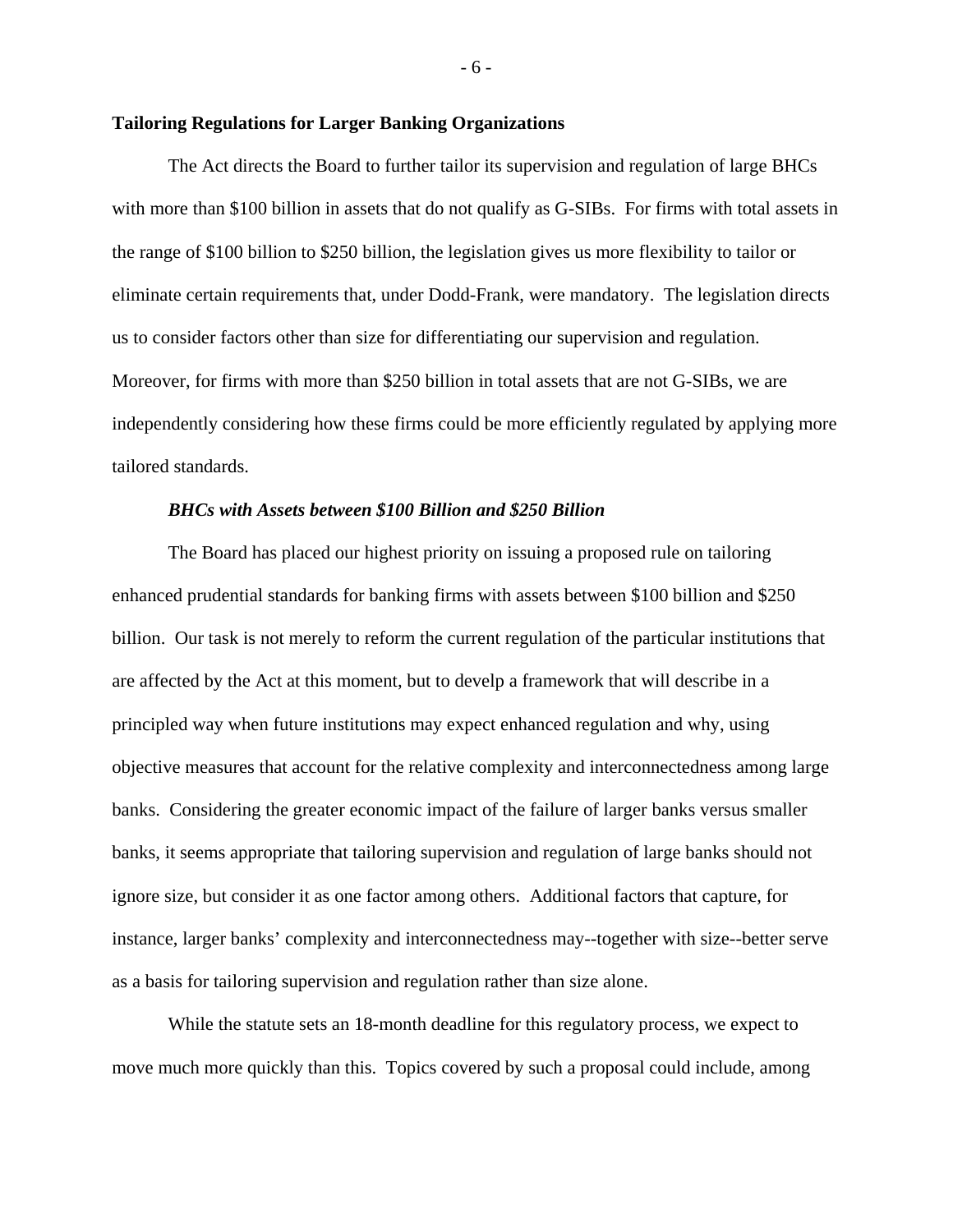other things, capital and liquidity rules, and resolution planning requirements for the less complex and interconnected of these firms. The statute requires "periodic" supervisory stress testing by the Federal Reserve, which I believe recognizes the value of stress testing but requires a more tailored frequency and requires us to think more carefully about the burden of these tasks. This is consistent with the Federal Reserve's long standing expectations that all banking organizations, regardless of size, should employ internal risk-management practices that appropriately assess their capital needs and vulnerabilities under a range of reasonably anticipated stress scenarios.

### *BHCs with Assets of \$250 Billion or More*

Beyond thinking about how we will further tailor our regulation and supervisory programs for firms with assets between \$100 billion and \$250 billion, the Board is similarly reviewing our requirements for firms with more than \$250 billion in total assets but below the G-SIB threshold. Through this review, the Board aims to ensure that our regulations continue to appropriately increase in stringency with the risk profiles of firms, consistent with the Act and the Board's extant focus on tailoring. Currently, some aspects of our regulatory regime- liquidity regulation, for example--treat banks with more than \$250 billion in assets with the same stringency as G-SIBs. I can see reason to apply a clear differentiation.

# *Foreign Banking Organizations*

Under the Dodd-Frank Act, the application of enhanced prudential standards to foreign banks is determined based on total global consolidated assets. The Act raises the threshold for automatic application of enhanced prudential standards under section 165 of the Dodd-Frank Act from \$50 billion in total global consolidated assets to \$250 billion, but the Federal Reserve may continue to apply enhanced prudential standards to foreign banking organizations (FBOs) with

- 7 -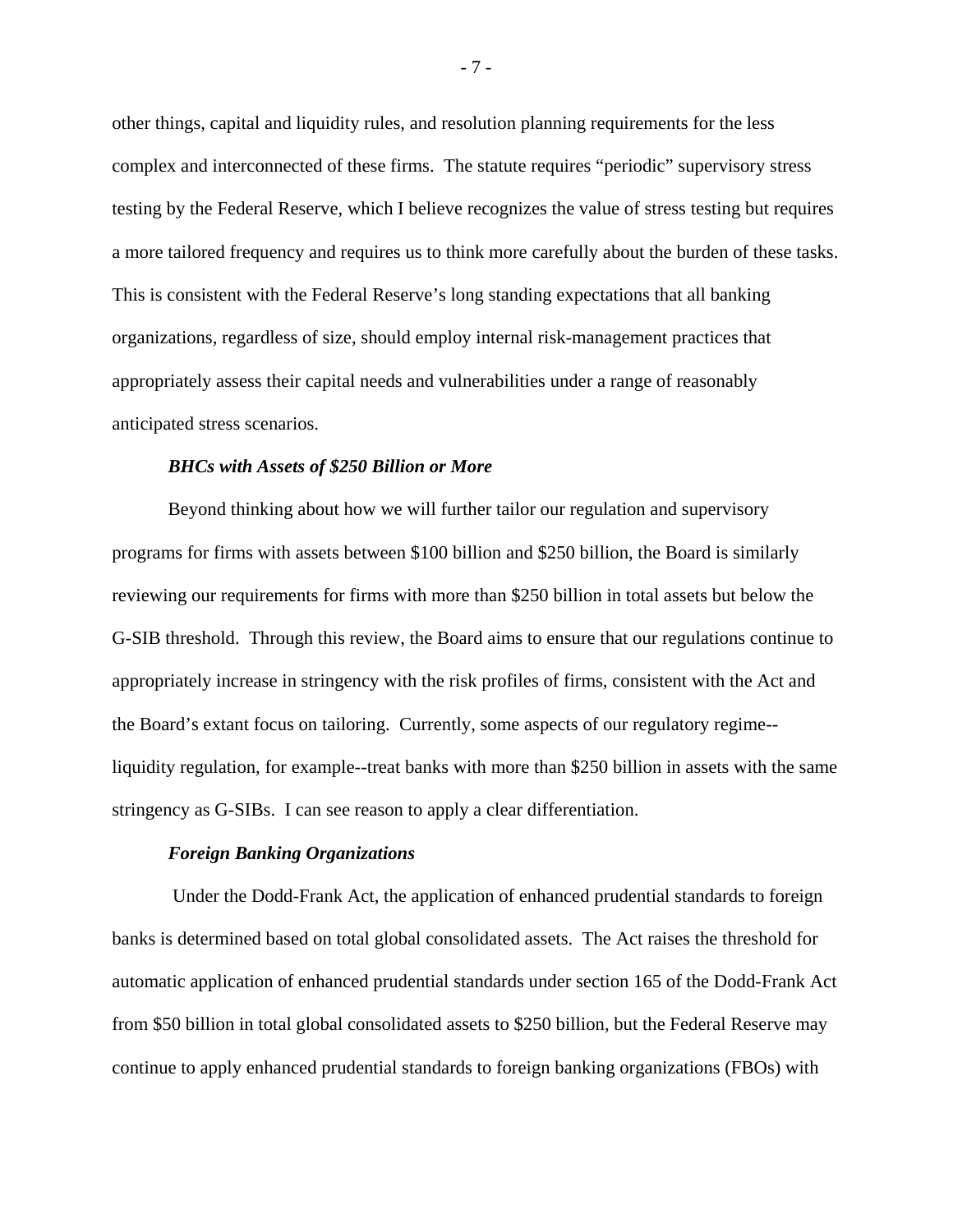total global consolidated assets between \$100 billion and \$250 billion. The Act does not require the Board to change the U.S. asset threshold for establishment of an intermediate holding company, which is currently at \$50 billion in U.S. non-branch assets.

FBOs with significant U.S. operations have total global consolidated assets well in excess of the new statutory thresholds. We are not including any changes to the FBO regulatory scheme for FBOs with more than \$250 billion in global assets as part of our implementation of tailoring mandated by the Act. We continue, as we always have, to review our regulatory framework to improve the manner in which we deal with the particular risks of FBOs in light of the distinct characteristics of such institutions.

# **Additional Measures in EGRRCPA**

 $\overline{\phantom{a}}$ 

The provisions I have highlighted focus on the Federal Reserve's tasks that the Board has completed or made a priority for the near term. Two additional measures for which the banking agencies have already issued rulemakings are the treatment of municipal securities in liquidity rules, and the capital treatment of high volatility commercial real estate exposures. Regarding the former, the federal banking agencies completed this task on August 22 through an interim final rule that modified the agencies' liquidity coverage ratio rule to treat certain municipal obligations as high-quality liquid assets as required by the Act.<sup>[11](#page-8-0)</sup> And on the latter, the federal banking agencies released an interagency statement allowing depository institutions and their holding companies to report only commercial real estate loans that would remain subject to the higher capital requirements after implementation of the Act. The Board and the other federal

<span id="page-8-0"></span><sup>&</sup>lt;sup>11</sup> Board of Governors of the Federal Reserve System, Federal Deposit Insurance Corporation, and Office of the Comptroller of the Currency, "Agencies issue interim final rule regarding the treatment of certain municipal securities as high-quality liquid assets," joint news release, August 22, 2018, available at [https://www.federalreserve.gov/newsevents/pressreleases/bcreg20180822a.htm.](https://www.federalreserve.gov/newsevents/pressreleases/bcreg20180822a.htm)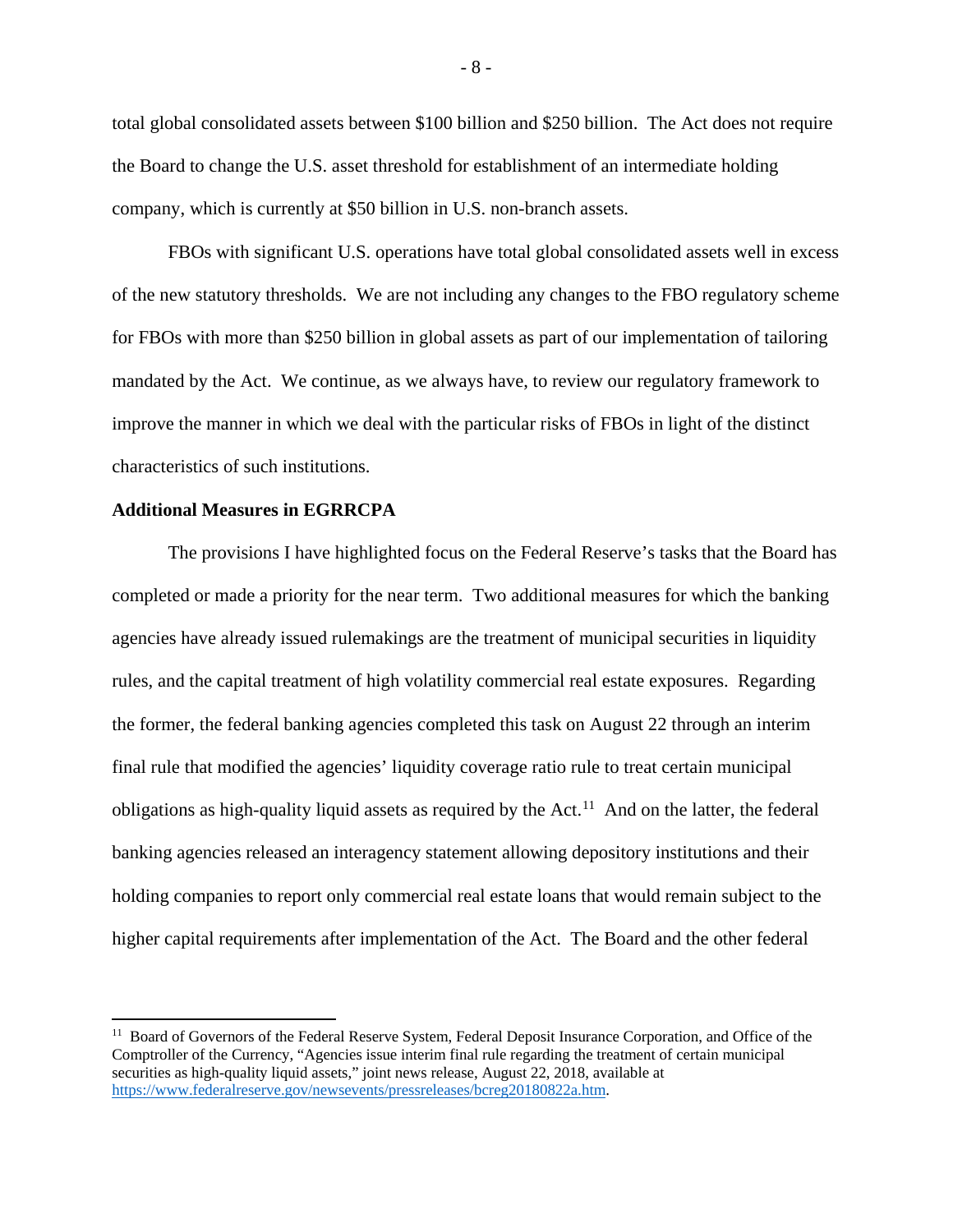banking agencies then followed up this announcement with a notice of proposed rulemaking on September 18, that seeks comment on changes to our regulation that would implement this statutory amendment.<sup>[12](#page-9-0)</sup>

Under the Act, there is additional important work to be done on various other regulatory relief and refinements, including the provision in the Act regarding a custodial bank including central bank deposits in the denominator of its supplementary leverage ratio. We remain focused on completing these tasks in a timely fashion, while maintaining our commitment to engaging with stakeholders and other interested parties. In the appendix to this testimony, I have set out these tasks and the Board's latest thinking and actions on these topics.

# **Conclusion**

l

At this point in the aftermath of the financial crisis, we face an important opportunity to further tailor our supervision and regulation framework in a way that lets us be more risksensitive without sacrificing the increased post-crisis resiliency of the financial system. In implementing the Act, we should tailor regulation more broadly to take into account the business mix, complexity and interconnectedness, and risk profile of banking institutions. Implementing the Act is an important milestone in the Federal Reserve's continuing tailoring mandate. Thank you again for the opportunity to testify before you this morning, and I look forward to answering your questions.

- 9 -

<span id="page-9-0"></span><sup>&</sup>lt;sup>12</sup> Board of Governors of the Federal Reserve System, Federal Deposit Insurance Corporation, and Office of the Comptroller of the Currency, "Agencies propose rule regarding the treatement of high volatility commercial real estate," Joint Press Release, September 18, 2018, available at: [https://www.federalreserve.gov/newsevents/pressreleases/bcreg20180918a.htm.](https://www.federalreserve.gov/newsevents/pressreleases/bcreg20180918a.htm)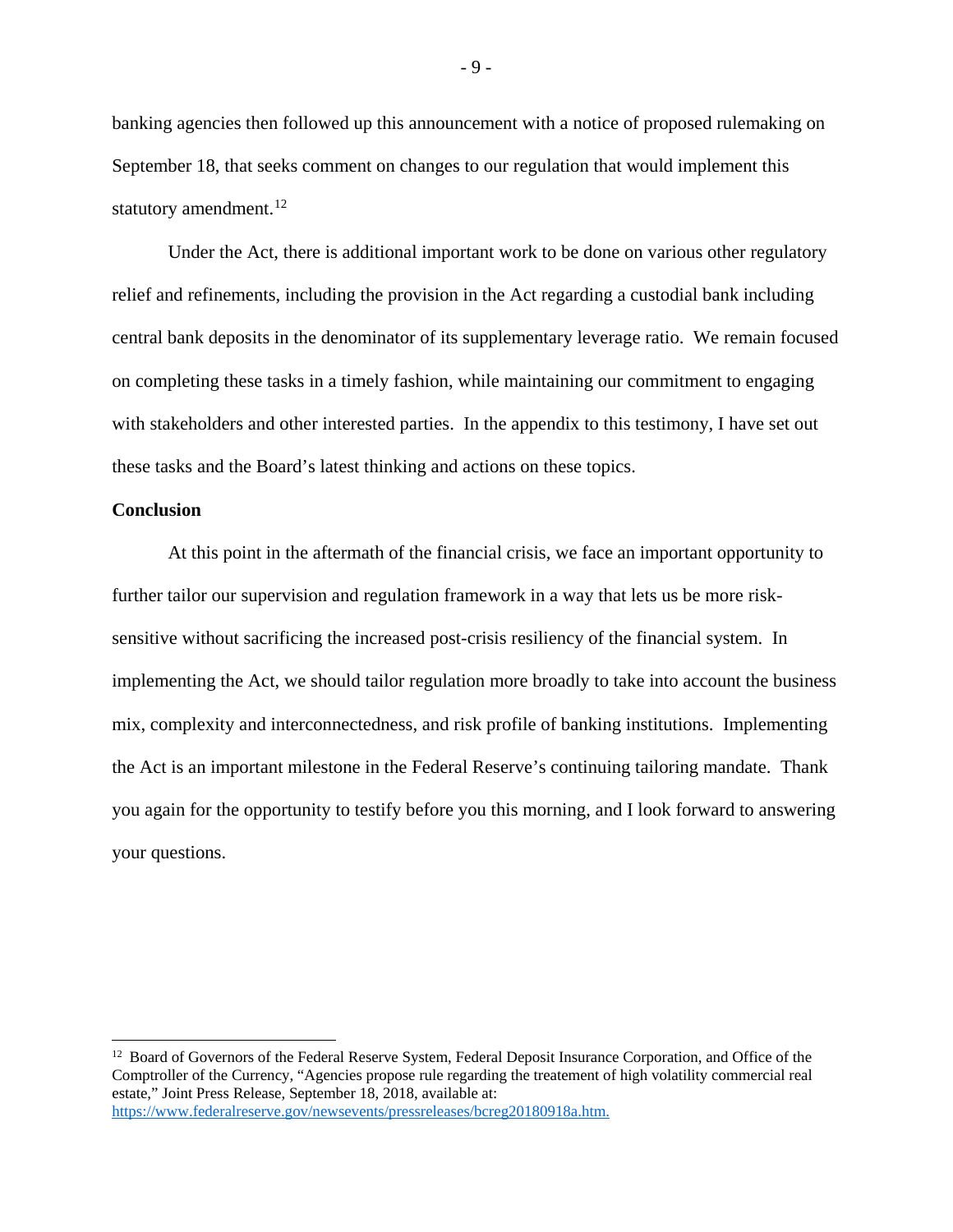# **Appendix to the Statement by Randal K. Quarles**

In my testimony, I focused on progress we have made to date on tasks set out for the Federal Reserve in the Economic Growth, Regulatory Relief, and Consumer Protection Act (the Act) as well as certain near-term priorities. In this appendix, I set out additional provisions in the Act and some of the Board's key considerations as to implementation.

# *Short Form Call Reports*

The Act prescribes a reduced reporting requirement for certain small depository institutions, specifically, a reduced reporting requirement every first and third quarter for qualifying depository institutions with total assets of less than \$5 billion. The Board, in conjunction with the other federal banking agencies, intends to provide relief in the short-term, with additional simplifying changes to follow at a later stage.

# *Volcker Rule Relief*

l

The Act exempts from the Volcker rule certain banks based on enumerated criteria. The Act also revises the statutory provisions concerning the naming of covered funds. Both changes took effect when the Act was signed into law. In light of these provisions, the relevant agencies immediately announced that they would limit enforcement of the final regulation implementing the Volcker rule consistently with the amendments made by the Act.<sup>[13](#page-10-0)</sup> The Board and the other agencies responsible for implementing the Volcker rule also intend to conform the implementing rule to these statutory amendments through a separate rulemaking process.

<span id="page-10-0"></span><sup>&</sup>lt;sup>13</sup> Board of Governors of the Federal Reserve System, Federal Deposit Insurance Corporation, and Office of the Comptroller of the Currency, "Interagency statement regarding the impact of the Economic Growth, Regulatory Relief, and Consumer Protection Act (EGRRCPA)," July 6, 2018, available at [https://www.federalreserve.gov/newsevents/pressreleases/files/bcreg20180706a1.pdf.](https://www.federalreserve.gov/newsevents/pressreleases/files/bcreg20180706a1.pdf)